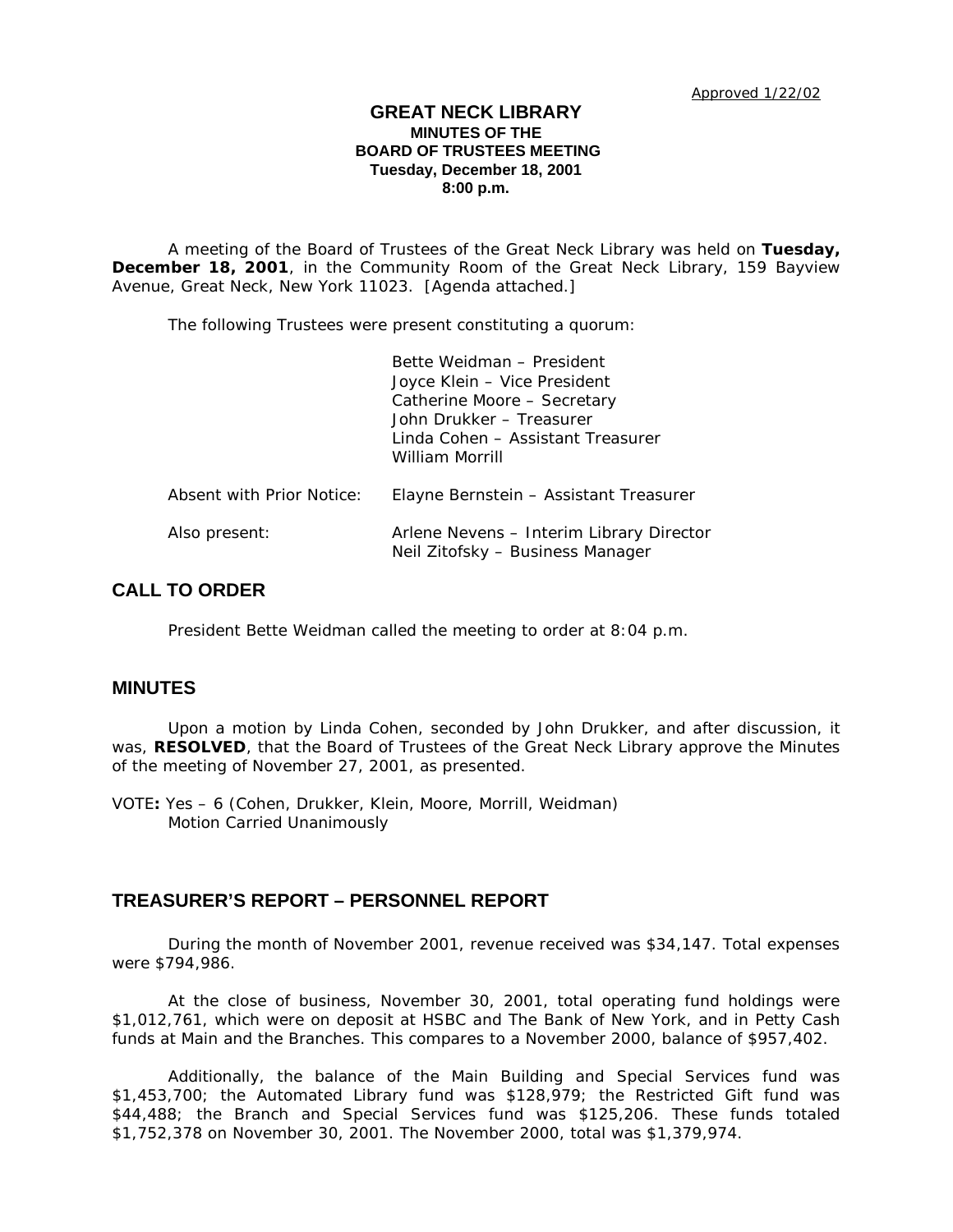Upon a motion by John Drukker, seconded by Joyce Klein, and after discussion, it was, **RESOLVED,** that the Board of Trustees of the Great Neck Library, accept the December 18, 2001, Treasurer's Report with the Personnel Changes of November 20 through December 14, 2001.

#### VOTE: Yes – 6 (Cohen, Drukker, Klein, Moore, Morrill, Weidman) *Motion Carried Unanimously*

Upon a motion by John Drukker, seconded by Linda Cohen, and after discussion, it was, **RESOLVED,** that the Board of Trustees of the Great Neck Library authorize the Treasurer to pay the persons named in the Check Register dated November 22, 2001 through December 14, 2001, Paid-Checks numbered 23526 through 23615, and To-Be-Paid Checks numbered 23616 through 23692, the sums set against their respective names, amounting in the aggregate to \$174,193.70.

VOTE: Yes – 6 (Cohen, Drukker, Klein, Moore, Morrill, Weidman) *Motion Carried Unanimously*

### **REPORTS**

#### **Director's Report** (attached hereto)

Interim Director Nevens reported that the Library has been experiencing some problems with incoming telephone calls and that the phone companies have been working on the situation.

## **Main Building Committee**

A request for proposal (RFP) for architects is being finalized. This will be sent to 13 firms across the country, including one in Great Neck, specializing in libraries by the end of the week. The return date for the Request for Proposal is February 15, 2002. The Main Building Committee will then select five or six of these firms to be interviewed and then narrowing down to two or three for a second interview by the entire Board of Trustees. An architect will be selected by Spring 2002.

#### **OLD BUSINESS**

#### **Bylaw Amendment – Nominating Committee**

Interim Library Director Nevens explained that a sentence was inadvertently left in the text of the proposed Bylaws changes that were adopted at the November 27, 2001, Board meeting. The matter was referred to counsel who advised that the following amendment should be made, and the November 27, 2001, Minutes, which had the original text, be physically corrected.

Upon a motion by Joyce Klein, seconded by Catherine Moore, and after discussion, it was, **RESOLVED,** that the Board of Trustees of the Great Neck Library amend its Resolution of November 27, 2001, with regard to proposed modifications to the provisions of Bylaws Article "VIII", by deleting the fourth sentence of Section "A" as follows: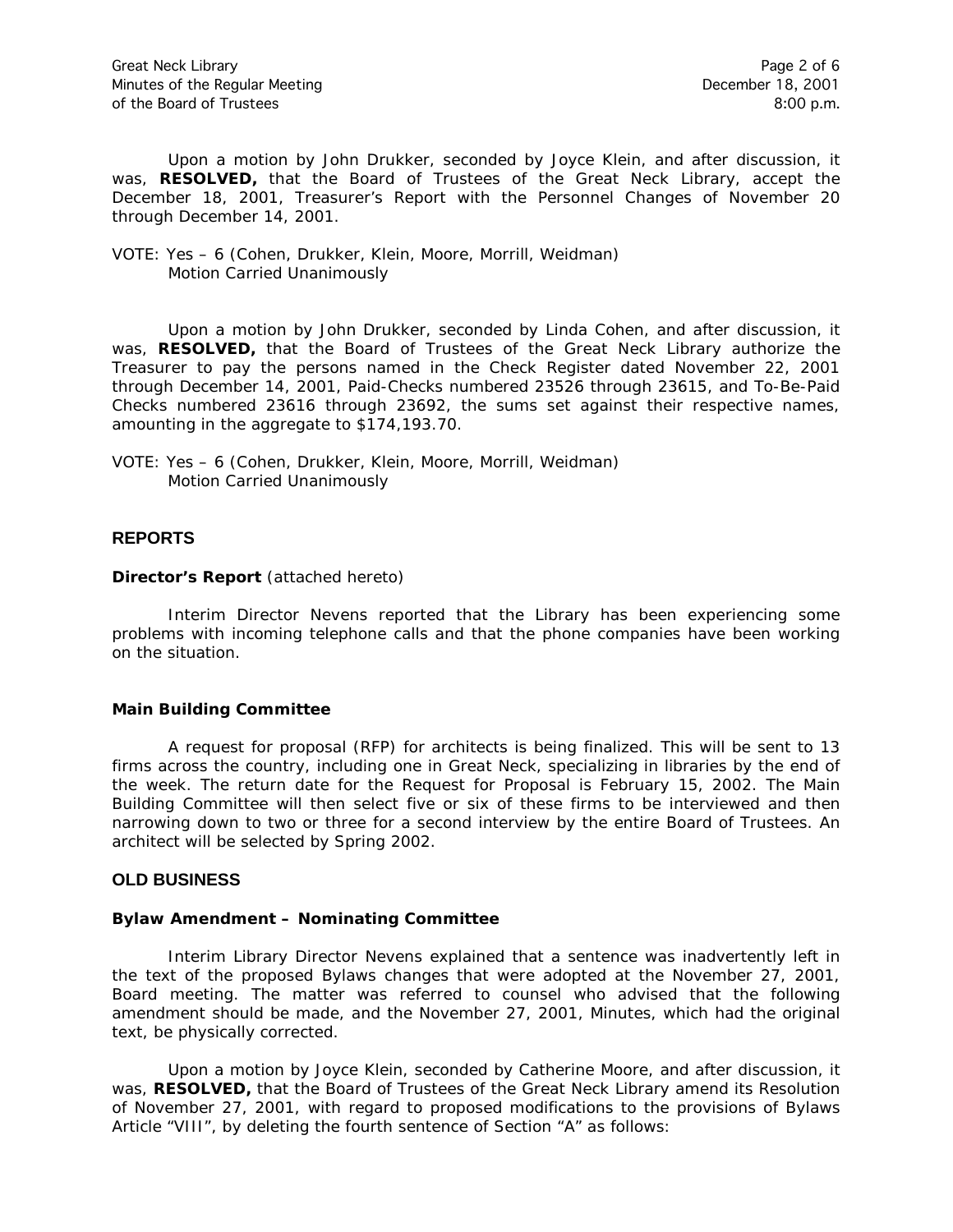"The term of office of each Board appointed member shall be three years."

All other proposed modifications to Article VIII, Section "A", as set forth in the Board's November 27, 2001, resolution continue unchanged.

Public Comment: Ralene Adler, Doris Master

VOTE: Yes – 6 (Cohen, Drukker, Klein, Moore, Morrill, Weidman) *Motion Carried Unanimously*

## **EXECUTIVE SESSION**

Upon a motion by Linda Cohen, and seconded by Catherine Moore, the Board recessed at 8:20 p.m. to go into Executive Session to discuss personnel matters. The Board reconvened to Open Session at 9:00 p.m.

Public Comment: Ralene Adler

### **NEW BUSINESS**

#### **Engagement of Auditor**

Upon a motion by John Drukker, seconded by Linda Cohen, and after discussion it was, **RESOLVED,** that the Board of Trustees of the Great Neck Library authorize the execution of a letter of engagement with Graber & Co., Certified Public Accountants, for the performance of a certified audit of the Library's financial statements, for the year ending December 31, 2001, as well as for availability for consultation and advice to the Director and Business Office staff, at a cost not to exceed \$14,000, to be charged to the "Audit Fees" budget Line.

VOTE: Yes – 6 (Cohen, Drukker, Klein, Moore, Morrill, Weidman) *Motion Carried Unanimously*

#### **Administrative Staff Letters of Employment**

Upon a motion by Linda Cohen, seconded by Joyce Klein, and after discussion it was, **RESOLVED,** that the Board of Trustees of the Great Neck Library approve the reappointment of Arlene Nevens as Interim Library Director effective January 1, 2002, and ending upon the hiring of a Permanent Library Director at an annual salary of \$104,000 for 2002 and authorize and direct the President to execute a Letter of Employment in accordance with these terms between the Board of Trustees and Arlene Nevens for such a period of time.

VOTE: Yes – 6 (Cohen, Drukker, Klein, Moore, Morrill, Weidman) *Motion Carried Unanimously*

Upon a motion by Joyce Klein, seconded by Linda Cohen, and after discussion it was, **RESOLVED,** that the Board of Trustees of the Great Neck Library approve the reappointment of Roslyn Gill as Staff Accountant, Marjorie Malcolm as Administrative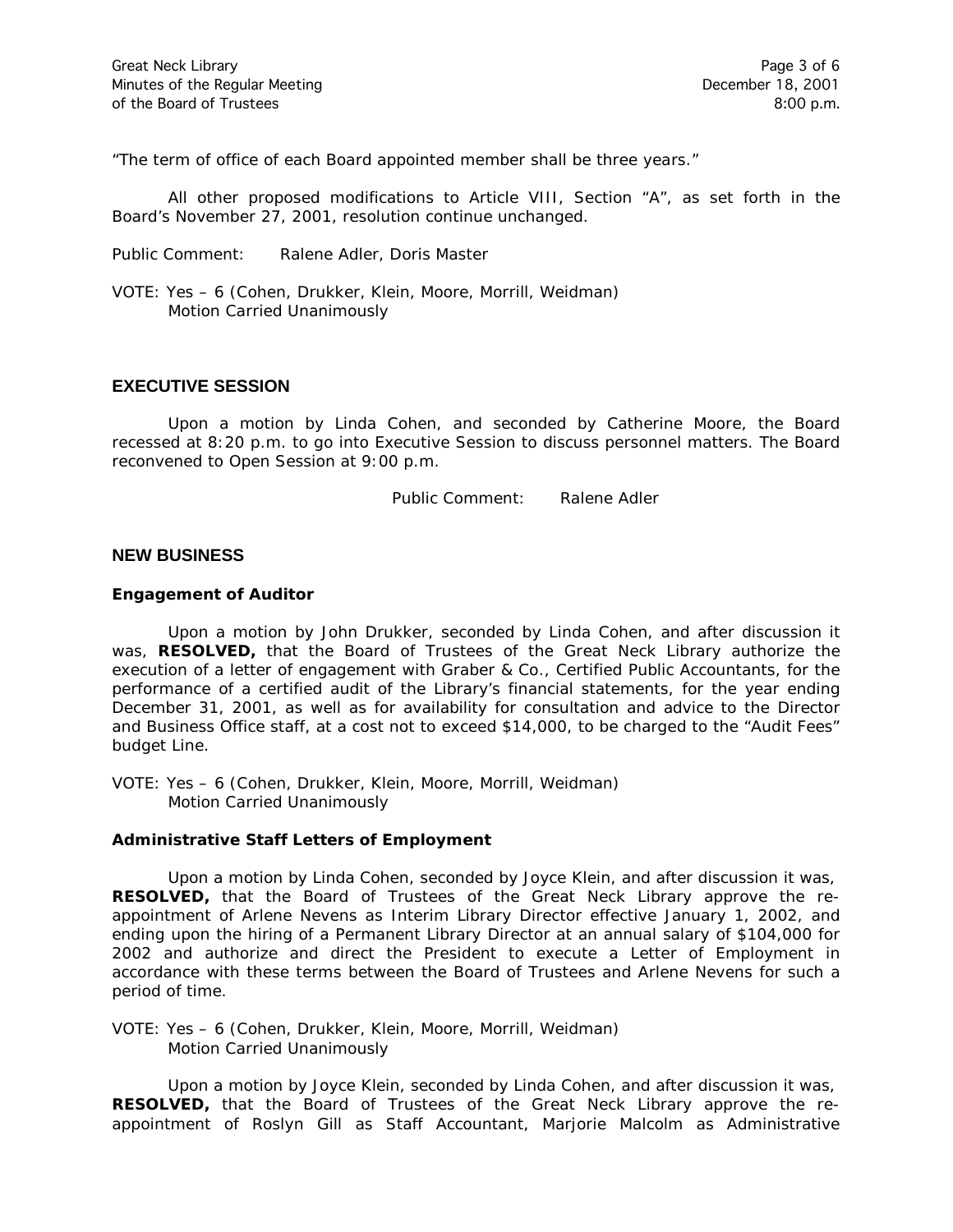Great Neck Library **Page 4 of 6** Minutes of the Regular Meeting December 18, 2001 of the Board of Trustees 8:00 p.m.

Assistant, Sandie Adelson-Seyfried as Personnel Assistant, Neil Zitofsky as Business Manager and Arlene Nevens as Assistant Director in accordance with the recommendations of the Personnel Committee and authorize and direct the President to execute Letters of Employment between the Board of Trustees and the above mentioned individuals for a four year period, January 1, 2002 through December 31, 2005.

#### VOTE: Yes – 6 (Cohen, Drukker, Klein, Moore, Morrill, Weidman) *Motion Carried Unanimously*

#### **Director of Levels**

Upon a motion by Linda Cohen, seconded by Joyce Klein, and after discussion it was, **RESOLVED,** that the Board of Trustees of the Great Neck Library create the professional job classification, "Director of Levels" as follows:

#### Director of Levels

The Director of Levels must possess the ability to operate an independent operation without the immediate staff back-up support of Main Library staff; responsibilities include scheduling, supervision, resource management and general administrative responsibilities; a Bachelor's degree is required; in addition, either an advanced degree or 3-5 years of related specialized training and/or experience is required.

VOTE: Yes – 6 (Cohen, Drukker, Klein, Moore, Morrill, Weidman) *Motion Carried Unanimously*

Upon a motion by Catherine Moore, seconded by Joyce Klein, and after discussion it was, **RESOLVED,** that the Board of Trustees of the Great Neck Library establish the following salary ranges for Director of Levels:

| 2002 | \$49.929–72.284 |
|------|-----------------|
| 2003 | \$51,427–73,730 |
| 2004 | \$52,970-75,205 |

VOTE: Yes – 6 (Cohen, Drukker, Klein, Moore, Morrill, Weidman) *Motion Carried Unanimously*

Upon a motion by John Drukker, seconded by Catherine Moore, and after discussion it was, **RESOLVED,** that the Board of Trustees of the Great Neck Library place Ethan Mann, currently classified under the Collective Bargaining Agreement as a Senior Professional, into the job classification, Director of Levels, at an annualized salary for 2001 of \$52,000.

Public Comment: Ralene Adler

VOTE: Yes – 6 (Cohen, Drukker, Klein, Moore, Morrill, Weidman) *Motion Carried Unanimously*

#### **Purchase of Laptop Computers**

Upon a motion by Catherine Moore, seconded by Linda Cohen, and after discussion it was, **RESOLVED,** that the Board of Trustees of the Great Neck Library authorize the purchase of ten (10) Gateway Solo 1150 laptops from Gateway Country, as per their proposal dated 12/11/2001, at a total cost of \$6,040, to be charged to the Automated Library Fund.